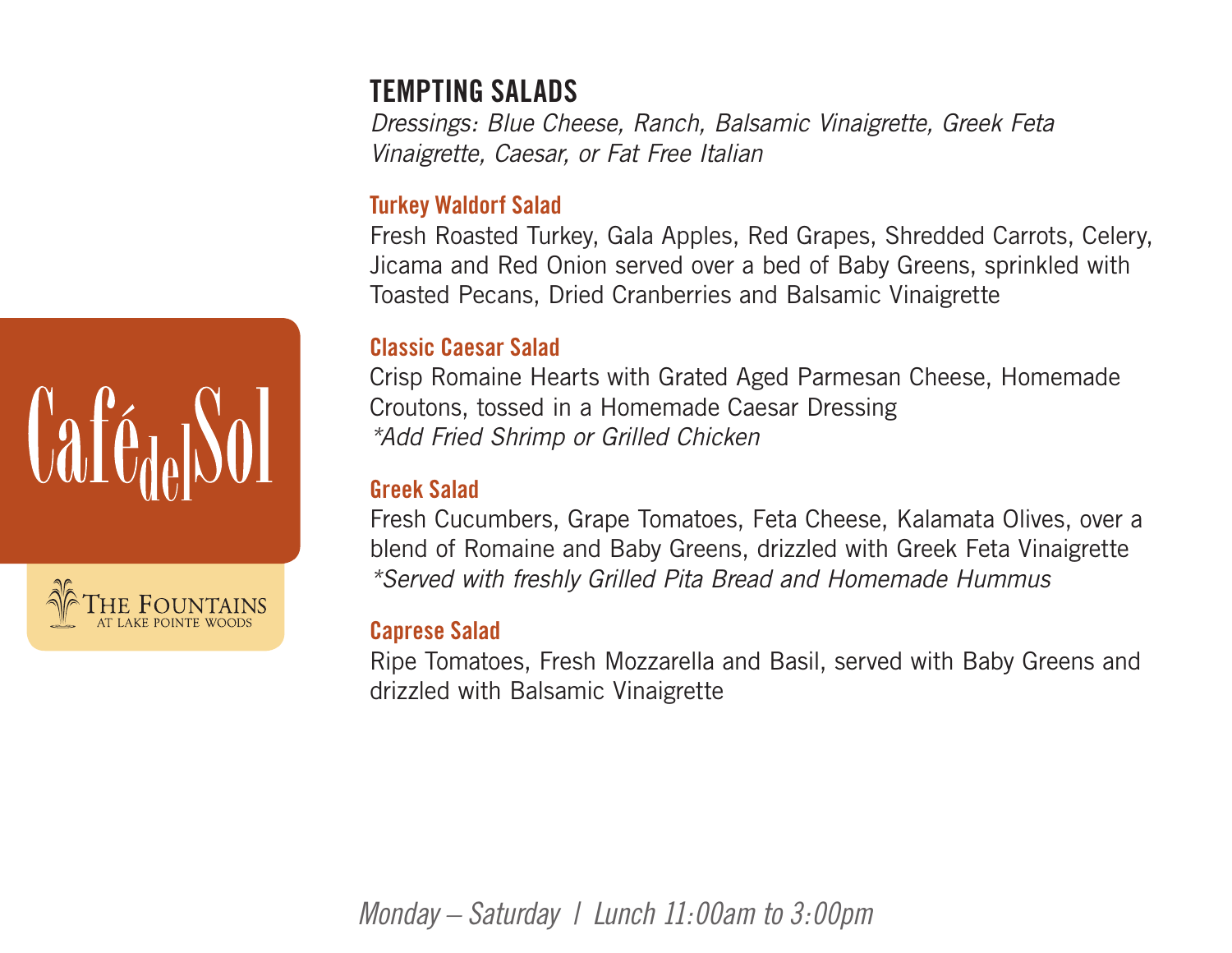# **VEGETARIAN OPTIONS**

#### **Cafe Grilled 3-Cheese**

Swiss, Cheddar and Brie Cheese with Arugula and Grilled Tomato on Multigrain Bread

#### **Vegetarian Portabella Mushroom Burger**

Grilled Portabella, Roasted Red Peppers, Arugula, with Sun-dried Tomato and Garlic Pesto

## **Homemade Hummus Plate**

*(Chef's Choice Flavor)*  Served with Pita Chips or Freshly Grilled Pita Bread and Avocado Spread



*CafédeSol*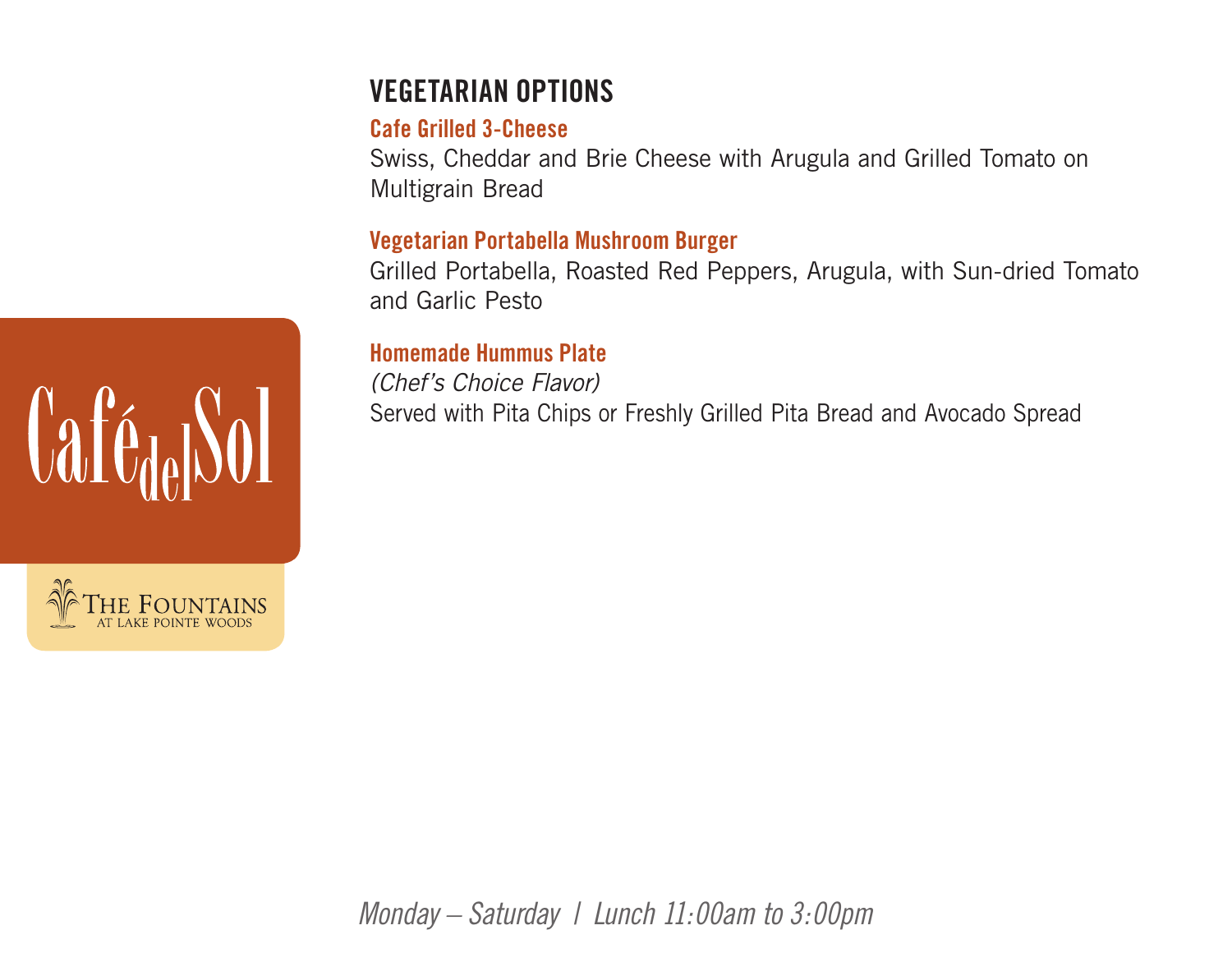# **COLD SANDWICHES**

### **Roast Beef and Gorgonzola**

Roasted Red Peppers, Red Onion, Lettuce, Tomato, Herb Mayo, served on Grilled Sourdough Bread

## **Roasted Sweet Potato**

Fresh Mozzarella, Tomato and Arugula, drizzled with Balsamic Vinaigrette, served on Parmesan Focaccia Bread

# **Ultimate Avocado BLT**

Crisp Bacon, Lettuce, Tomato, Aged Cheddar Cheese, Avocado Spread and Herb Mayo, served on Toasted Sourdough Bread

## **Wraps or Subs**

Chicken or Tuna Salad filled Wrap or 6" Sub Roll with Baby Greens and Tomatoes



 $0afc_0S_0$